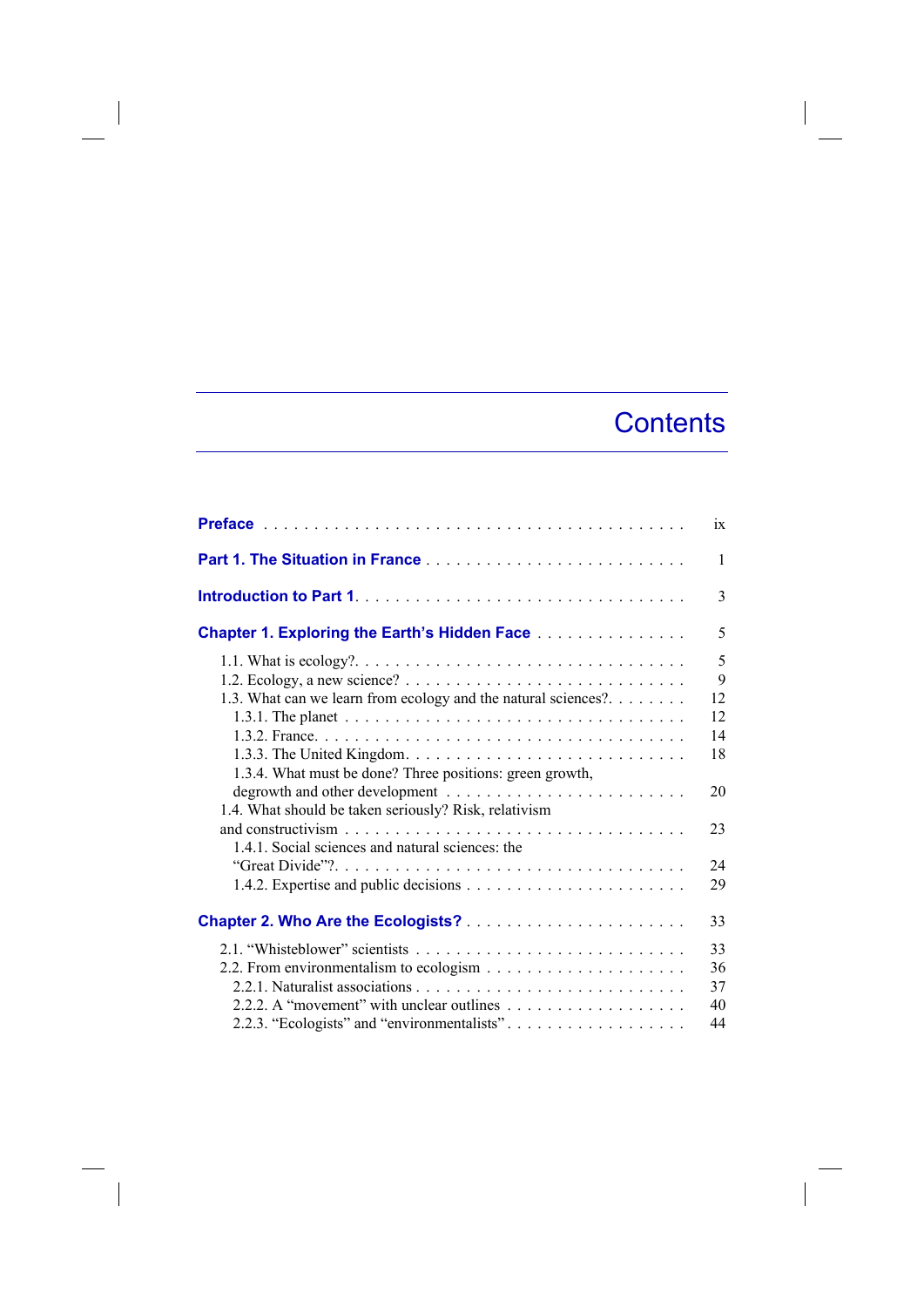$\overline{\phantom{a}}$ 

 $\begin{array}{c} \hline \end{array}$ 

| 2.3. Ecology in politics, in France and around the world<br>2.3.1. Ecologism in the French political arena.     | 49<br>49 |
|-----------------------------------------------------------------------------------------------------------------|----------|
| 2.3.2. Early alter-globalization and international ecopolitics                                                  | 54       |
| Part 2. An Active Minority against the Majorities [11] An Active Majorities [11] An Active Minority against the | 59       |
|                                                                                                                 | 61       |
|                                                                                                                 | 67       |
| 3.1. Liberalism or emancipation from the Ancien Régime.                                                         | 70       |
|                                                                                                                 | 77       |
|                                                                                                                 | 78       |
|                                                                                                                 | 80       |
| 3.2.3. The legal dimension $\ldots \ldots \ldots \ldots \ldots \ldots \ldots \ldots \ldots$                     | 83       |
| 3.2.4. The "preference for nature" over human rights?                                                           | 85       |
|                                                                                                                 | 88       |
| 3.3. A refusal of the liberal rules of politics?                                                                | 89       |
| 3.3.1. A rejection of the Rule of law? Catastrophism                                                            |          |
|                                                                                                                 | 90       |
| 3.3.2. "Natural order" against "unnatural humans"?                                                              | 94       |
| 3.4. The "liberal-libertarianism" of French ecologism                                                           | 105      |
| 3.4.1. Neither the State, nor the market: libertarian inspiration                                               | 106      |
| 3.4.2. Neither right nor left: The centrist position.                                                           | 107      |
| 3.4.3. Faced with "Khmers verts", the solution of                                                               |          |
|                                                                                                                 | 109      |
| 3.4.4. Ecological economics or the return of virtue.                                                            | 113      |
| 3.5. The ecologist concern about an eco-fascism                                                                 | 115      |
|                                                                                                                 | 117      |
|                                                                                                                 | 121      |
| 4.1.1. When the science of wealth produces pauperism                                                            | 121      |
| 4.1.2. Marxism or the moral unit of socialism                                                                   | 125      |
|                                                                                                                 | 133      |
|                                                                                                                 | 141      |
| 4.2.1. The theory of the "secondary front"                                                                      | 142      |
| 4.2.2. What does "socializing" mean in                                                                          |          |
|                                                                                                                 | 152      |
| 4.3. "It is easier to imagine the end of the world                                                              |          |
|                                                                                                                 | 168      |

 $\overline{\phantom{a}}$